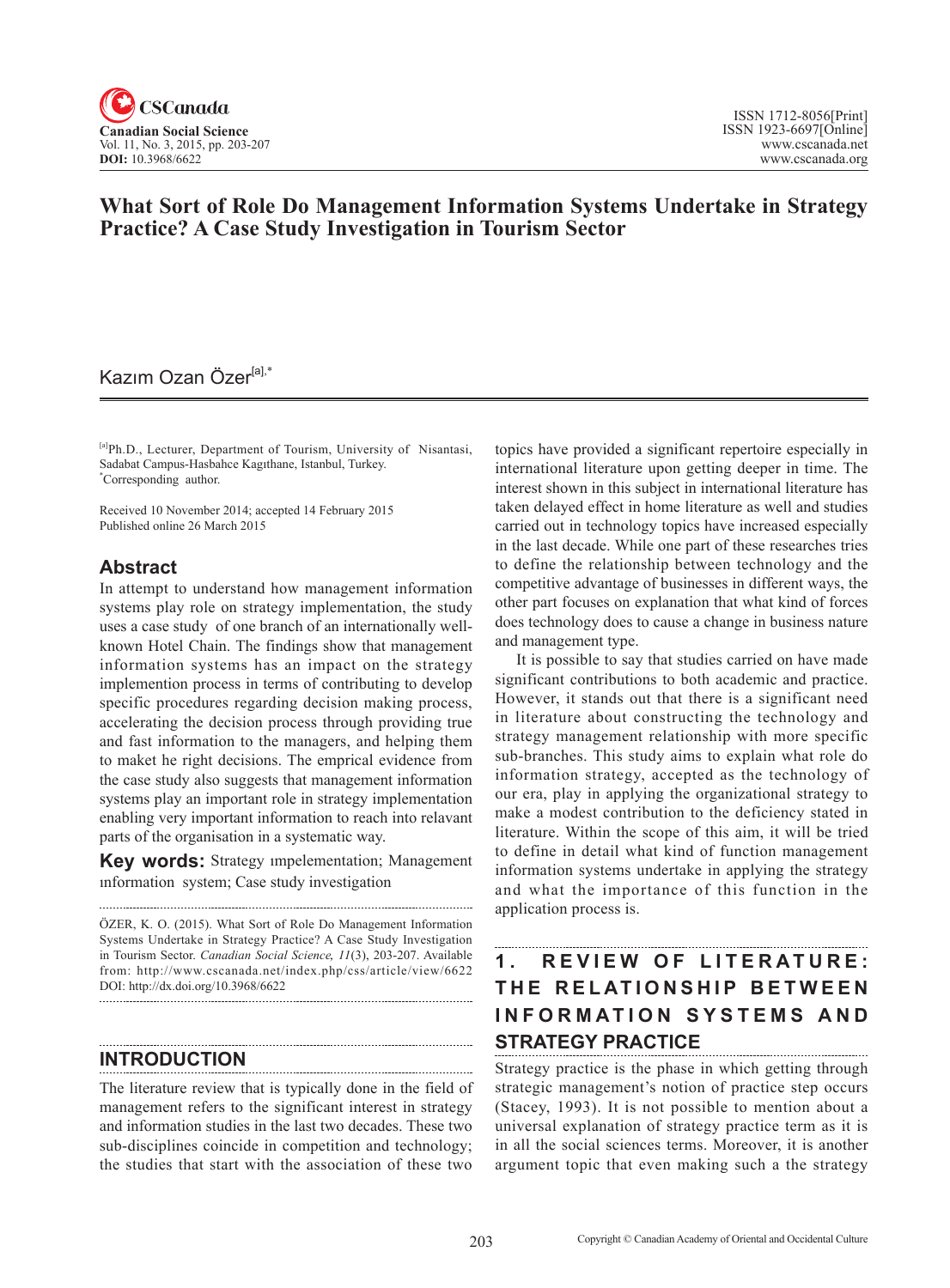practice is to what extend reasonable (Porter, 1996). Therefore, rather than making a conceptualization study about the strategy practice in literature it can be seen to focus on how to apply the strategy and the relationship between strategy practice and executive mechanisms. The first subject to stand out of strategy practice at the relationship between strategy practice and executive mechanisms. Doz and Prahalad (1981-2010), suggest that strategy practice process is first degree related to selection, design and using management stuff. Similarly, Galbraith and Kazanjian (1986), Hamermesh (1982) stated that the organizational structure, process and systems have an important role in strategy practice.

Simons (1994-1995) claimed that there is a significant relationship between management control systems and strategy. In other words, it can be seen that there is a mutual interaction between executive mechanisms and the element pertain to this mechanisms (such as information systems). I fact, this interaction is in the very center of strategic practice relationships (Barney, 2001). The performance that occurs from the mentioned mutual interaction will show how successful strategy is practiced. When this study's aim took into consideration, it can be clearly seen that making an analysis of the mentioned interaction is subject to another research. At this point, taking the focus point of this research in to the center it would be more accurate to focus on the relationship between information technologies and systems and strategy practice.

Information technology basically undertakes four functions in an organization as data transformation, data storage, data processing and communication-information flow (Fletcher, 2010). Especially in the last two decades, abilities' and functions' characteristics of information technology has grown rapidly as the reflection of both the rapid development of information technology and organizational variations emerged from these developments.

When the literature is reviewed, it is possible to say that information technologies and systems affect strategy practice process at least in two aspects. First of them is related to the effect that information technology and system create on executive mechanisms. It is one of the generally accepted approaches that information technologies can boost the capacity of executive mechanisms both in strategic management and organization. For instance, information technologies make significant contribution to especially organizations that expand to extensive geographic areas or a single organization in which stuffs done indifferent to each other even it doesn't expand to an extensive area, both interdepartments and problems between different branches in different areas and collecting the data related to performances, evaluating these, taking new precautions according to these evaluations and setting new aims. Normally it takes long for these processes, but thanks to information technologies use now it can be done in a very short time. These points to the efficient role that information technologies undertake to collect the data needed for performance and problems (Hagstrom, 2000). Moreover, information systems and technologies significantly facilitate team-work, one of the important working styles of todays as well. Information based e-mails, tele-conferences and video-conferences did via computer both facilitate the communication between team-mates and enable the stuff that are at different areas and departments to attend the team work tasks and make suggestions for solution of the current problem without leaving their place. At this point it can be said that information technologies significantly solve the team work problems arose from the time and place differences (Rockart & Short, 2009).

The second contribution of information technologies and systems to the practice of strategy is related to the information delivery and the potential it has about learning. For example, electronic communication systems allow the employees in a business to communicate freely with each other. Thanks to this free and easy communication it is possible to debate on problems, find solutions to debated problems and share the practices that are thought to be ideal. Beside this, decision support systems and some other specialization systems ( systems set up according to the works business carries on for example if it is thought for this hotel reservation and front office systems) can take a pragmatic role in solving the specific problems that need specialization for recruits or less experienced personnel. By the way, the opportunities for online learning that information technologies provide to employee shouldn't be forgotten.

Although the facilitator potential of information systems and technologies are in practice, executive information systems can make the strategy practice process a bit more complicated. One of the important reasons for this is that, information technologies and systems require new abilities, roles and responsibilities of a business. More importantly, new information technologies come out and brought in business can lead some unanticipated problems over the business. Beside this, it should be remembered that using information technologies requires having their own cultures for both business and users. That is, information technologies aren't trend but an important tool that provides the organization competitive superiority. Culture will take an important role in development of this idea (Peppard & Ward, 2004; Atkins, 1998).

## **2. METHODOLOGY**

As it can be understood from the title its design is a case study. The most important reason why the case study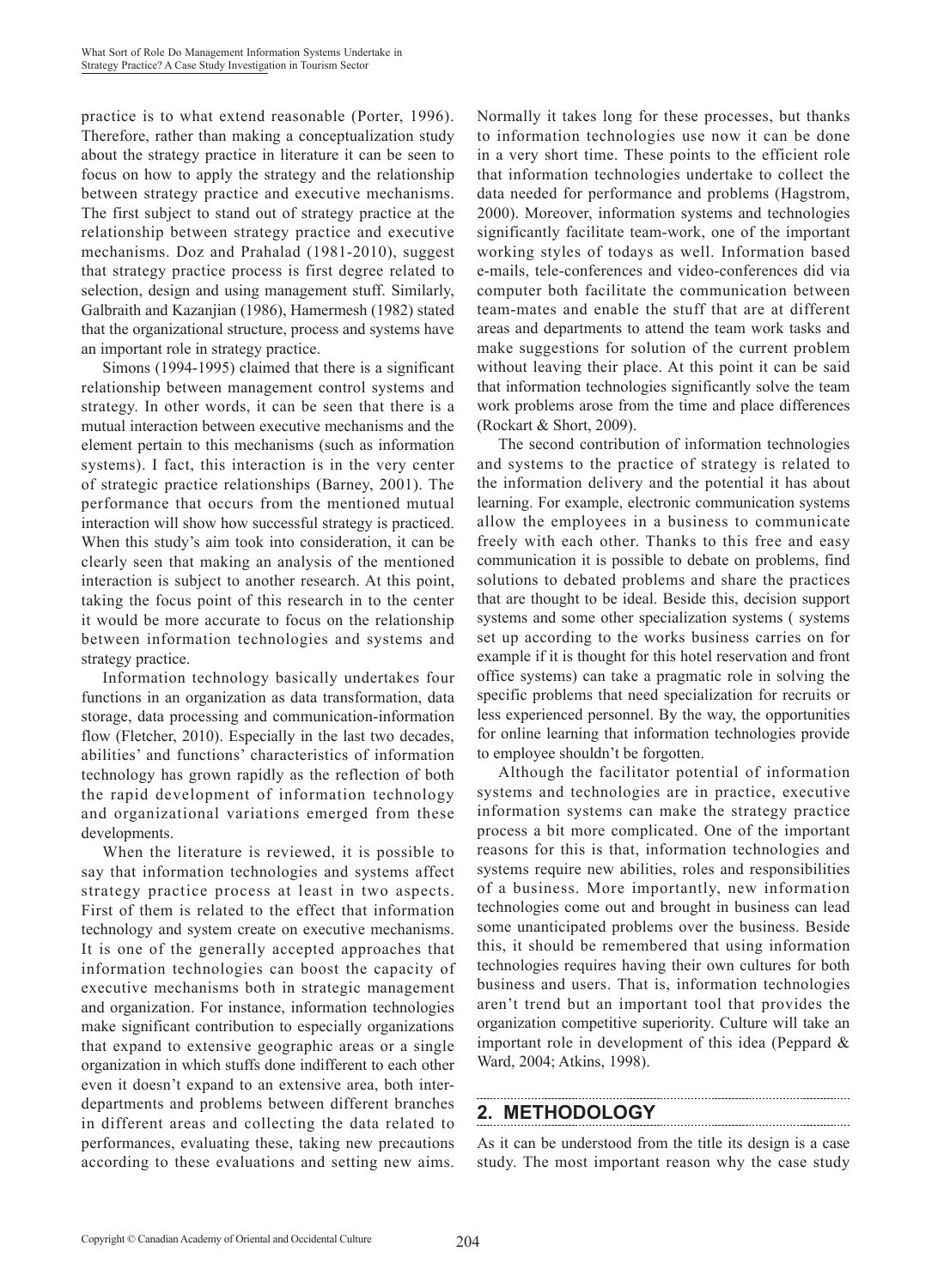is chosen is because it is not much possible to analyze strategic practice process independently from the business it occurs. In fact, even if it doesn't occur as much as the strategic practice process executive information systems use and ability vary depending on the business it belongs. The same information systems are used in different ways and different efficiency level from each other by different business. The determinant effect of the business is the primary reason that leads us to case study method. The selected method can serve worthless data for the process that isn't possible to be explained, interpreted and seen extrinsically between specific properties and the researched topics because of the nature of the method. This data (thought at the focus point of the study) is needed substantially.

The business in which the case study conducted is İstanbul branch of a Turkish based hotel chain that has branches in different parts of Turkey. Its name cannot be declared here as the correspondence and negotiating are still going on for the required permission from its headquarter. Data collection period is about a month in this business. During this time period of 3 senior and 2 mid-level managers in this hotel were each interviewed for two hours. The center of these interviews was the role that information systems undertake. The interviewees were asked a single question "For you what is the role of information systems in use for the strategy practice". To collect data pertaining to information systems and technologies, relevant department's manager was interviewed. In this interview the department manager was asked questions about bringing the information technologies in business, what kind of systems they use in business and political business fallow about this kind of technology and systems.

All the people interviewed are university graduate and took specialization education in their field. In the study, beside the data gathered in interviews; web sites, records taken from various departments and research reports about employees that business itself collected (for the stuff training) were also used as data source.

# **3 . D A T A A N A L Y S I S A N D INTERPRETATION**

In the institution study carried out, four different automations are used for front office service, cost calculation, stuff and need observation and handling services. All these automations were bought from different companies. Company outscore the whole information services, employees work in information services (information department) are assigned to provide technology and systems, bought from outside, work properly. This department's stuff also decides about bringing the information technology and automation in business.

Executive information systems, in researching a hotel, changed certain works and decision process pertaining to hotel management from by no means a tough structure to a procedure which has certain principles and norms. Information technologies' role in practice is mostly about this. From this aspect, executive information systems primarily taking a significant role in strategic practice make an important contribution to developing the executive culture which undertakes a significant function in success of strategic practice process. In this executive culture, for the sake of the role that information specialists take on its dominance has risen up and it has become one of the strongest occupation in the organization. In the period when information technologies and systems didn't develop so much, the power was gathered in the hands of suppliers. In time, the suppliers have to share their power with marketers and financiers. Due to the development of information technologies and its becoming an inclusive structure for all functions of business, the power center has moved through the information specialists.

However, this situation has led to some kind of resistance towards information specialists. Required sociological background for information specialists to work easily and efficiently hasn't been formed yet. It can be interpreted that this circumstance can influence negatively especially using information technologies and systems efficiently and actively in our country. In the circumstance of occurring of this negative effect, there may be a narrowing of the role of information technologies in strategic practice naturally. Collected data shows that information systems in the research institution substantially fit in the structure described.

One of the most important effects of information systems on strategy practice is the difference they create the decision process. With information technologies some accounts (all costs) have started to be calculated automatically so the decision process has become faster. Information systems along with speeding up the decision process, it has made significant contributions to quality of decisions taken. In that what managers need mostly is accurate and valid data they are used by. The more we have accurate and usable data about a point the greater our decision's accuracy will be. It is clearly seen by various sources and interviews done with managers that the higher the use of frequency and variety of information systems is in the research business the greater percentage of right decision level will be. In addition to all these with the help of information systems, we have faster feedback mechanisms and owing to these mechanisms mutual interactions get higher and these interactions have the function of an independent data source for those who are responsible for taking a decision.

Another point information systems have an active role in strategic practice is about procedures and instructions of the strategy aimed to be implemented.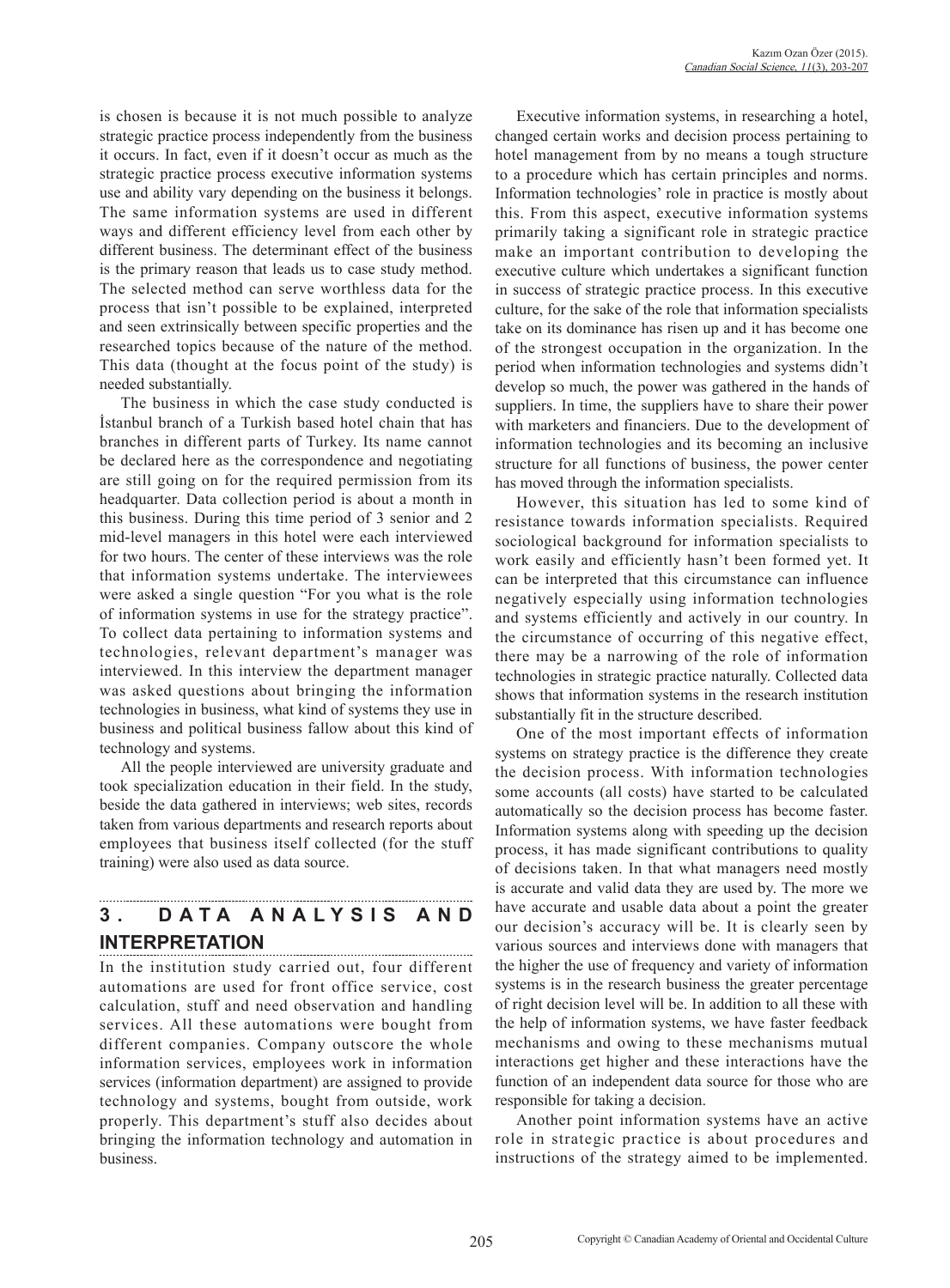As it is known while every strategy is implemented, procedures and instructions about carrying some actions but are developed. Information systems in research hotel enable procedures and instructions arose or differentiated according to the strategy in progress to be easily followed by everyone. It can be suggested that this situation can make significant contributions to efficient use of primary time and all other sources that have an important part for strategic use, by making all actions properly that have to be done.

Another important role that information systems take in strategy practice is the role they take in organizational change strategy requires. It is well known that practicing a strategy new is always accepted as a milestone for the institution. No sooner strategy started to be used then it changes a lot of the phenomenon and technics. Their executive information systems help renewal occurs successfully by conducting such a renewal progress effectively. As it is well known in institutional change learning and training are accepted as two basic activities. In research institution information systems carry out an effective learning and training (with the help of online communication and training) task.

Automatic data transfer system come out with the help of information systems not only enhances the decision making process but also enables data which is very important in strategy practice to reach relevant department systematically. All senior, mid-level and junior managers of hotel chains have had the change to transfer their own data to each other whenever needed thanks to this data transfer system, so the information flow in the organization has become transparent and there have become valid data storages. This also serves as an effective control mechanism for institutional and lots of decision related to employees and branches are made thanks to this data.

Besides the information systems mentioned contributions in practice, providing business with information systems leads some problems for both strategy implementation in private and other general activities of institution such as the meaning attributed to system, information systems' place in institution's culture and the quality of information systems users.

Primarily it can be said that the problems defined as related to information systems are not because of the nature of information systems but culture created by institution's social structure for information systems. They are the areas, not information specialists but managers can seek solutions to. The main reason of these mentioned problems is information systems being separated and not being integrated to each other. Systems are taken from different companies at different times to carry out different functions also raise some problems for departments and communication problems between activities and carrying out associated processes. For

example, accounting and reservation systems process through two different systems bought from different companies. These two activities are linked to each other. However, using different systems both extends process duration and raise some communication problems between these two sections during activities. This separated structure sometimes effective decision taking and quality negatively in the research business. Due to these separated systems, using information systems are sometimes limited and employees try to find alternative practical solutions for themselves. (E.g. After reservation cost accounts need to be done manually and entered the system by stuff). As different departments use different systems there may be sometimes some problems about carrying out activities because updates are not done by the relevant person. For instance, reservation and front office processes are done by using different interfaces. When this occasion unite with two activities' gathering in different departments there come out some problems. For example, an update not done or delayed in reserve section can lead to some serious malfunctions in front office activities. Similar occasions are the same for sale offices in other departments. Sales offices use a very different interface from hotel's other systems. This occasion sometimes raise significant problems for sales office's activities reaching to other departments and other department's making an action plan according to these activities. It is possible to add other iterate problems to these problems. However, as it was stated before these mentioned problems are about business' politics of incorporating information systems. It is a more related problem with executive preferences than information. However, information systems' finding themselves a place in academic literature as management information systems make significant implications about who should take a more active role in solving these mentioned problems.

## **CONCLUSION**

As it was stated clearly before, the main focus point of study is to debate on "the role of information systems in strategy practice. Data collected parallel to this focus point clearly indicates that information systems' may make significant contributions to strategy practice at these points.

a) In terms of decision process, contributing to forming certain procedures that enable this process function properly.

b) Boosting decision process via providing accurate and quick data.

c) Assisting taking vintage (right) decisions.

d) Enabling procedures and instructions, related to varied or arose actions according to strategy in practice, to be followed by everyone easily.